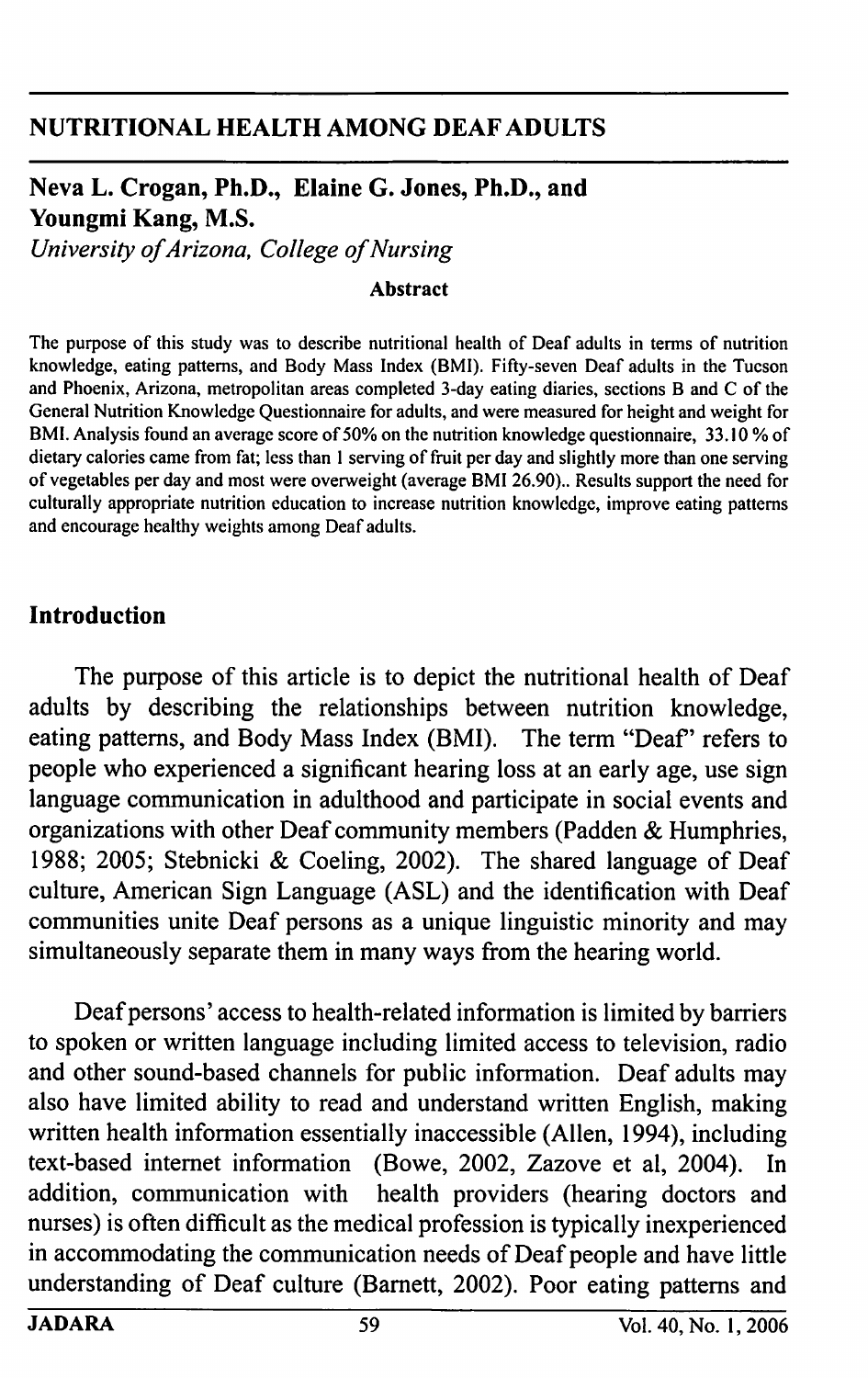overweight are significant health problems among American adults, leading to increased risk of chronic illness and disease, especially for cardiovascular disease (CVD). However, little is known about the nutritional health among culturally Deaf adults.

## Background

There is general agreement in the literature that key behavioral factors in preventing CVD and other diseases include low-fat diets with adequate servings of fruits and vegetables, maintaining normal weight, regular exercise or regular, moderate physical activity, smoking cessation, and stress management to decrease perceived stress (American College of Sports Medicine, 2005; American Heart Association, 2006). Reducing risk for CVD is especially important as it remains the leading cause of death in the United States and many of the risk factors are modifiable.

The scientific position of the American Heart Association (AHA) is that reducing dietary saturated fat and cholesterol is effective to lower the risk of CVD in the general population. Since excessive serum cholesterol has been linked with CVD, interventions to decrease risk of CVD or reverse atherosclerotic processes are needed to focus on preventing or decreasing excessive cholesterol levels. Across race and ethnicity about 50% of Americans have total cholesterol levels over 200mg/dL. These levels are associated with increased risk for CVD (Gulanick & Cofer, 2000).

The Dietary Guidelines for Americans (2005) published every five years by the Department of Health and Human Services and the United States Department of Agriculture includes nine chapters that address the relationship between diet and chronic illness. The Guidelines mirror the scientific position of AHA by recommending that Americans choose a diet low in saturated fat and cholesterol and moderate in total fat. The total recommended intake of total fat should be 20-35% of calories with 10% from saturated fat. A diet high in saturated fats and cholesterol has been shown to increase the risk for CVD in most populations. Diets low in saturated fats and cholesterol lead to reduced CVD risk (AHA, 2006).

Fruits and vegetables are equally important in reducing CVD risk in the general population. In a 1990 report by the World Health Organization, the average diet should include 400 g of fruits and vegetables (5 servings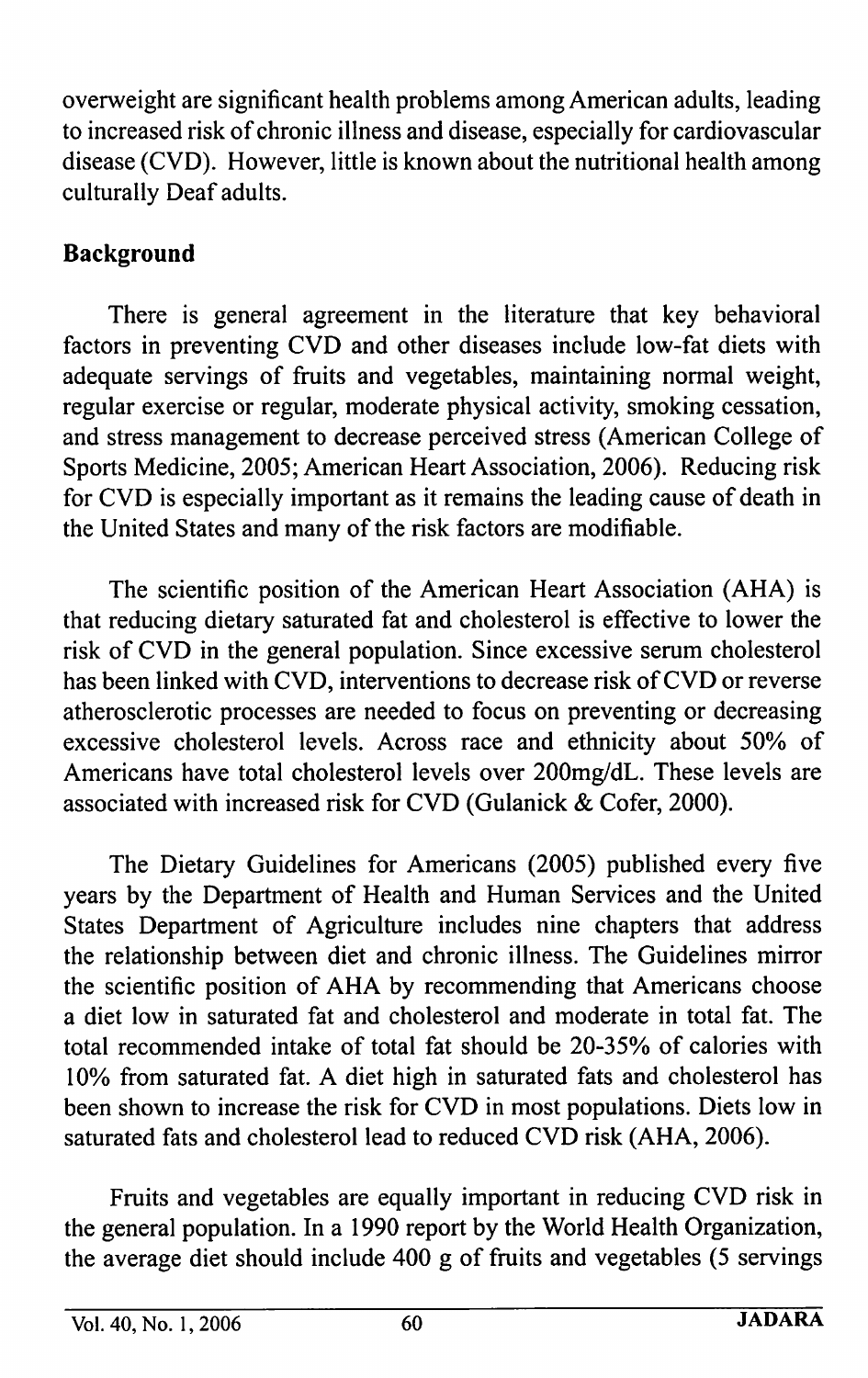per day). This recommendation was further defined in 1997 by the World Cancer Research Fund with their recommendation that vegetables and fruit should provide 7% or more of total calories, or an intake of 400-800 g per day. These recommendations are consistent with the AHA Step 1 diet intended for primary prevention for persons whose fat intake is above the recommended level.

The AHA notes that obesity is now recognized as a major, independent risk factor for heart disease. African-Americans, Mexican-Americans, and Native Americans have somewhat higher rates of obesity than white/non-Hispanic groups (AHA, 2006). Obesity adversely affects all components of the lipid profile: a 5-10 pound weight gain in the average person can raise total cholesterol by 10 mg/dL (Oberman, Kreisberg & Henkin, 1992). The AHA recommends using Body Mass Index (BMl) as a measure of overall body composition. The Dietary Guidelines for Americans (2005) recommends that Americans aim for a healthy weight defined as a BMI from 19-24 kg/m2. A BMI from 25-29 refers to overweight and a BMI of 30 or more obesity. Being overweight or obese increases the risk for high blood pressure, high blood cholesterol, heart disease, stroke, diabetes, certain types of cancer, arthritis, and breathing problems (The Dietary Guidelines for Americans).

A literature search revealed no studies specifically addressing nutrition among Deaf persons. However, two descriptive studies of Deaf adults' health provide some evidence that nutrition knowledge, eating patterns and weight may be significant problems among Deaf adults as among the general population (Advocate Health Care-Sinai Health System [AHC-SHS], 2004; Jones, Renger & Firestone, 2005).

AHC-SHS (2004) collaborated to survey 203 culturally Deaf adults in the Chicago area about various aspects of their health including health knowledge and behaviors (Margellos-Anast, et al, 2005). The survey included questions about CVD risk factors and health habits. Surveyers did not ask directly about participants' height and weight or diets, but did ask if they thought they were overweight. Overall, about 44% of respondents said they were overweight. The researchers noted that the Deaf adults in their study were receiving health care from very Deaf-friendly organizations and that the health knowledge and health status of Deaf adults who had less access to health information were likely to be worse.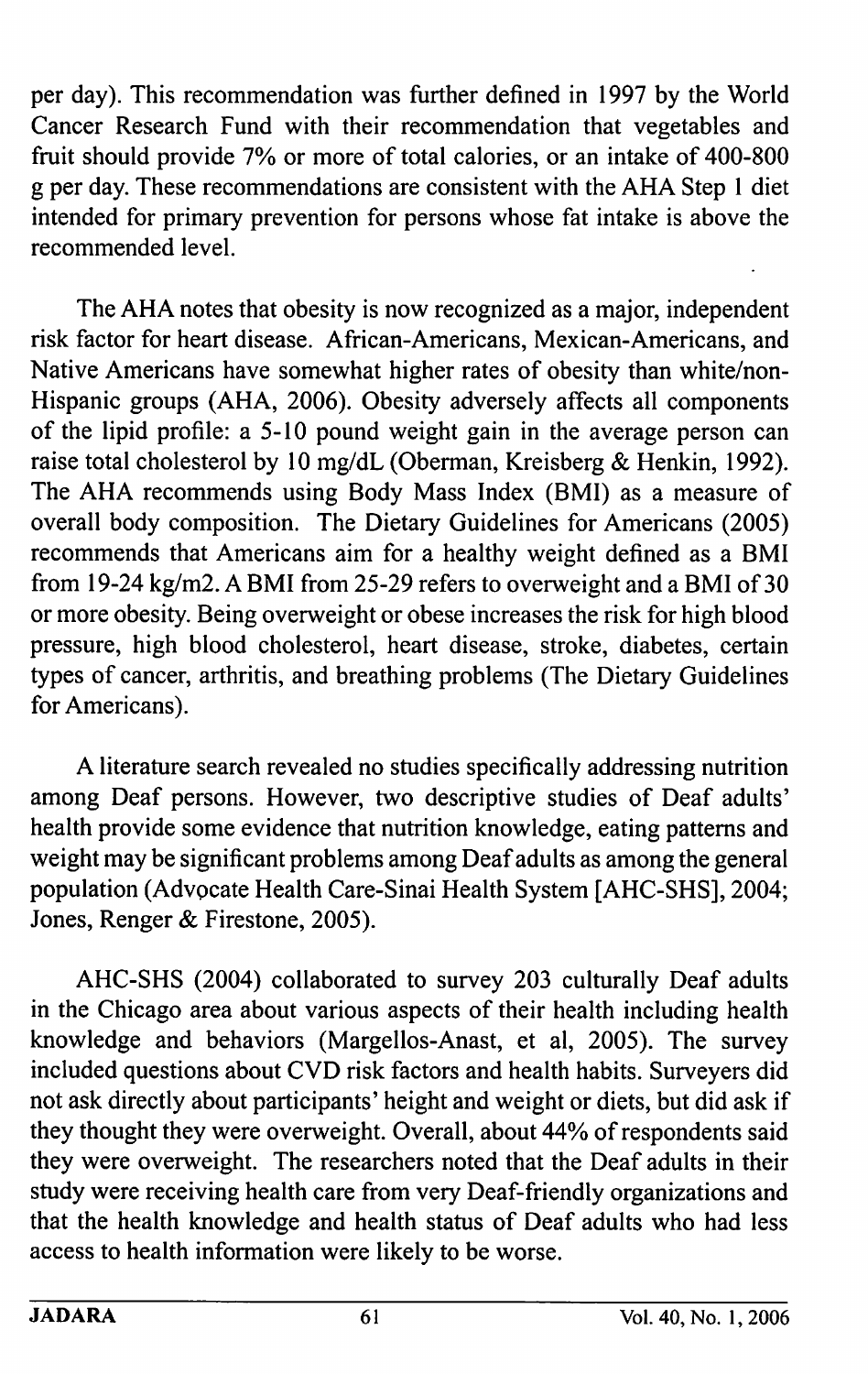Jones, Renger and Firestone (2005) reported results of a Deaf community analysis to identify the health education priorities in Arizona Deaf communities. Results included analysis of interviews (in sign language) with 111 Deaf adults regarding CVD risk factors. Nearly half (49%) reported diets that were moderate-high fat, 43% were overweight (BMI>25), with more women than men who were obese. Although useful, these prior descriptive studies did not include data about the nutritional knowledge, eating patterns or BMI among their samples. The purpose of this article is to depict the nutritional health of Deaf adults by describing the relationships between nutrition knowledge, eating patterns, and Body Mass Index (BMI).

#### **Methods**

## Sample and Setting

The sample was drawn from participants in a study to pilot test the Deaf Heart Health Intervention (NINR: 1 R15 NR008009-01). Selection criteria included: (a) 18 years or older and (b) self-identified as a member of deaf culture. Persons under 18 years of age were not eligible for participation because the content and teaching strategies of the intervention were designed for adults. The study was approved by the University of Arizona Institutional Review Board for Protection of Human Subjects prior to subject recruitment. The consent form was translated into ASL, presented to potential participants on videotape, and any questions were answered in sign language as part of the consenting procedure (Jones, Mallinson, Phillips, & Kang, 2006). Results presented in this article based on analysis of data from fifty-seven participants who completed baseline data collection for all three nutrition related measures: the general nutrition questionnaire, the 3-day eating diary and height and weight measures for BMI. Demographic characteristics are described in Table 1.

# Deaf Heart Health Intervention

The Deaf Heart Health Intervention (DHHI) was designed specifically for Deaf adults and included content on CVD, heart-healthy nutrition, physical activity and exercise, smoking cessation, and stress management. The program was based on recommendations from the American Heart Association leading to primary prevention of CVD. The theoretical foundations for the DHHI are in social cognitive theory (Bandura, 1986, 1995); complemented with research findings about the preferred teaching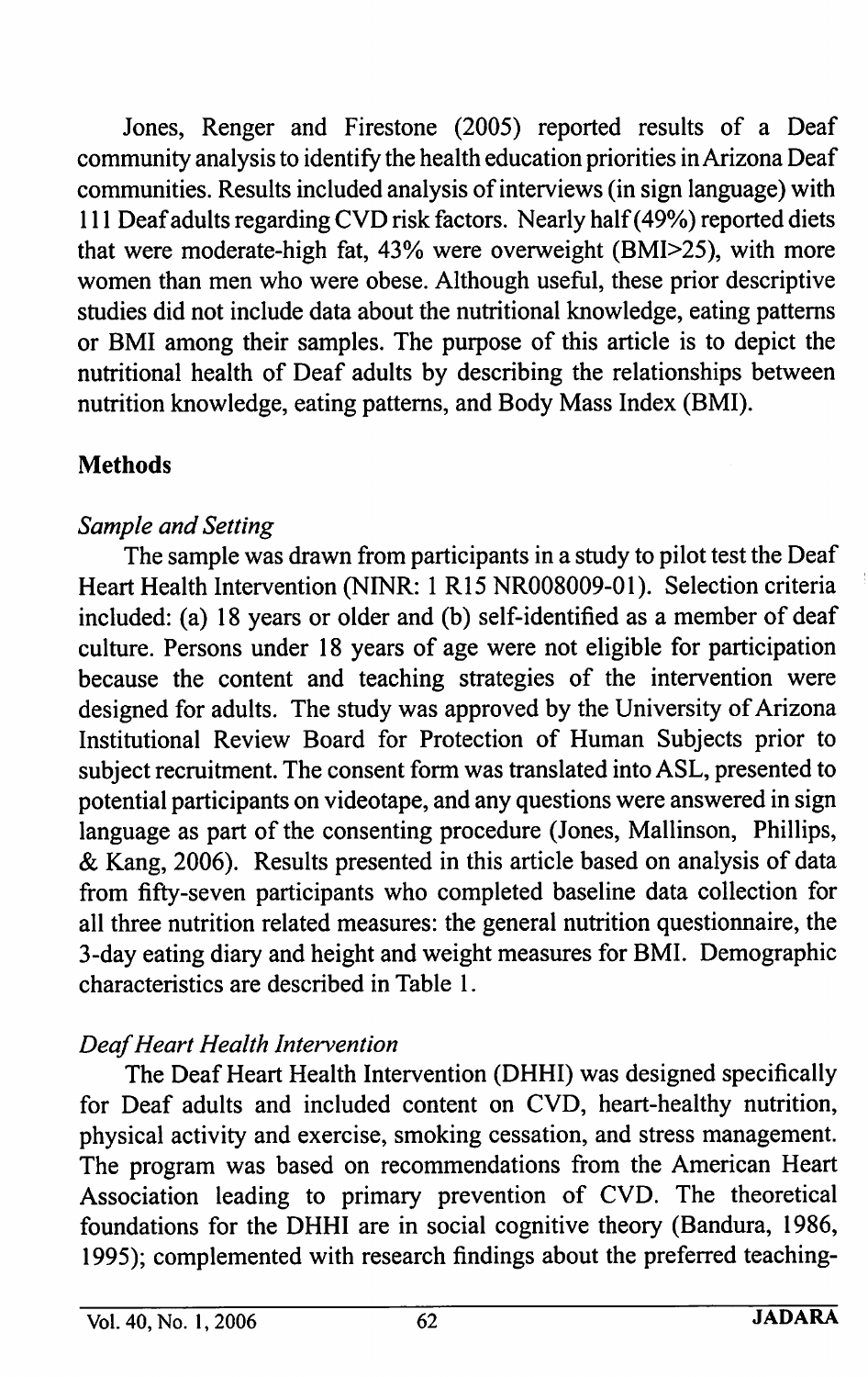learning strategies of Deaf adults (Lang, McKee, & Conner, 1993; Lang, Stinson, Basile, Kavanagh, & Liu, 1999), knowledge of Deaf life ways (Dolnick, 1993; Padden & Humphries, 1988, 2005) and community health worker literature. A number of health education programs targeting specific ethnic or geographic communities have successfully utilized lay community health workers drawn from the targeted community (e.g. Eng, Parker, & Harlan, 1997; Hill, Bone, & Butz, 1996) to encourage health behavior change among participants (Quinn & McNabb, 2001). The DHHI was taught by a trained. Deaf lay heart health teacher over an 8-week period of time for a total of 16 hours of in-class time. Program outcomes are reported elsewhere.

### Study Measures Eating Patterns

Participants completed a 3-day diary of their food and fluid intake which was then analyzed using the Nutritionist Five, First DataBank (1998). This program can analyze diets for up to 80 nutrients and includes over 15,000 foods/ingredients. The results of the diet analysis were compared to the nutrition targets in terms of fat content, number of servings of fruits and vegetables, and caloric intake matched to a healthy BMI (19-24 kg/m2).

#### Body Mass Index (BMI)

BMI was determined by dividing the person's weight (in kilograms) by their height in meters squared. The weight and height measures were taken using one balance scale calibrated to zero before each subject was weighed. Participants were measured in street clothes without shoes, in a location where the measures could not be viewed by others.

#### The General Nutrition Questionnaire for Adults

Each participant completed sections B and C ofthe sign-language version of the General Nutrition Questionnaire for Adults (GNQA) (Parmenter & Wardle, 1999). The questions were administered in sign language on video and answers were circled on an answer sheet, with answers represented in both words and pictures on the answer sheet. Pictures of food items were added next to each answer, assisting the participant to understand (visualize) the question more fully and to ensure that English literacy was not necessary to respond to the signed questions about foods. The sections of the GNQA chosen measure the ability to classify foods (Section  $B =$ 69 items) and skills in choosing everyday foods (Section  $C = 10$  items).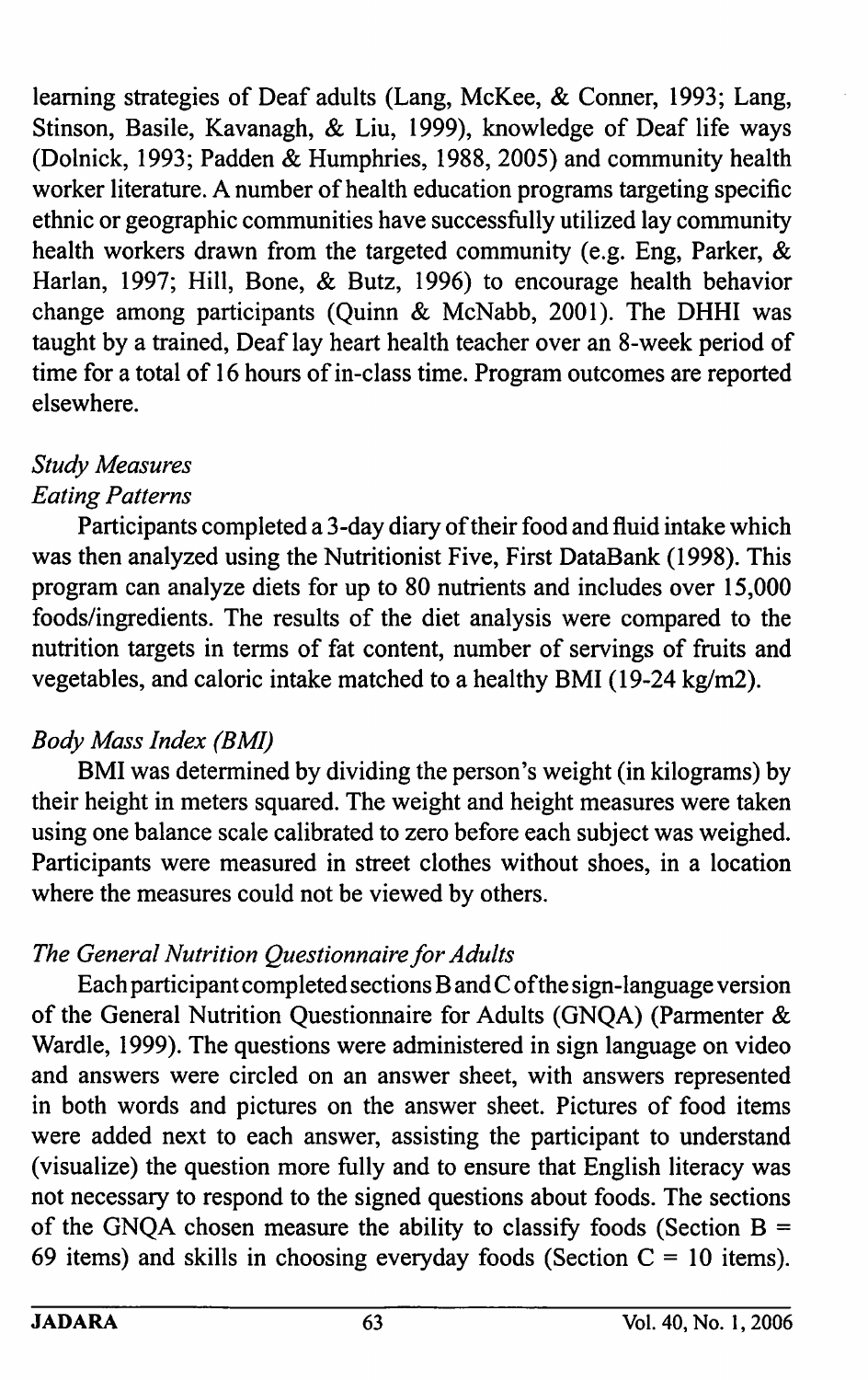Sections A (4 items about what advice experts give) and D (10 items about health problems or diseases) were not utilized due to incongruity with study aims. The internal consistency for all four sections range from alpha's of 0.70 to 0.94. Cronbach's alpha coefficient for the entire questionnaire is 0.97. Test-retest reliability for the full questionnaire is 0.98.

#### Results

Data were analyzed using descriptive statistics and mean scores of nutritional measures. Bivariate analyses included Pearson correlation coefficients of nutritional measures and Cronbach's alpha for internal consistency of measures of nutritional knowledge.

## Nutrition knowledge

On average, participants scored 50% (39 of 79 items correct) on the nutrition knowledge questionnaire (Sections B+C). Mean scores are reported on Table 2. Participants who reported eating more fruit were found to have greater nutrition knowledge (Section  $C$  – skills in choosing everyday foods)  $(r=.32)$ . Participants with a higher BMI also had greater nutrition knowledge (Section B – ability to classify foods into groups)  $(r=.31)$ . Correlations among nutritional measures are shown in Table 3.

#### Eating patterns and BMI

Participants reported that on average 33.10% of their dietary calories came from fat. The number of servings of fruit each day averaged less than 1 (.64), for vegetables 1.14. Total daily servings of fruit and vegetables averaged 1.78. Average reported BMI was 26.90. Mean scores are reported on Table 2.

#### Internal reliability of the nutritional measures

Intemal consistency of the nutritional knowledge scales (Sections B and C) was .89. Intemal reliability of nutrition measures are shown in Table 4.

#### Discussion

In this study, most participants (67%) were white women, age 40 years or greater (72%), not married (59%), and had less than a high school education (65%). BMI averaged 26.90 (SD 5.28; range 16.04-38.47). A BMI from 25-29 refers to overweight and a BMI of 30 or more obesity (The Dietary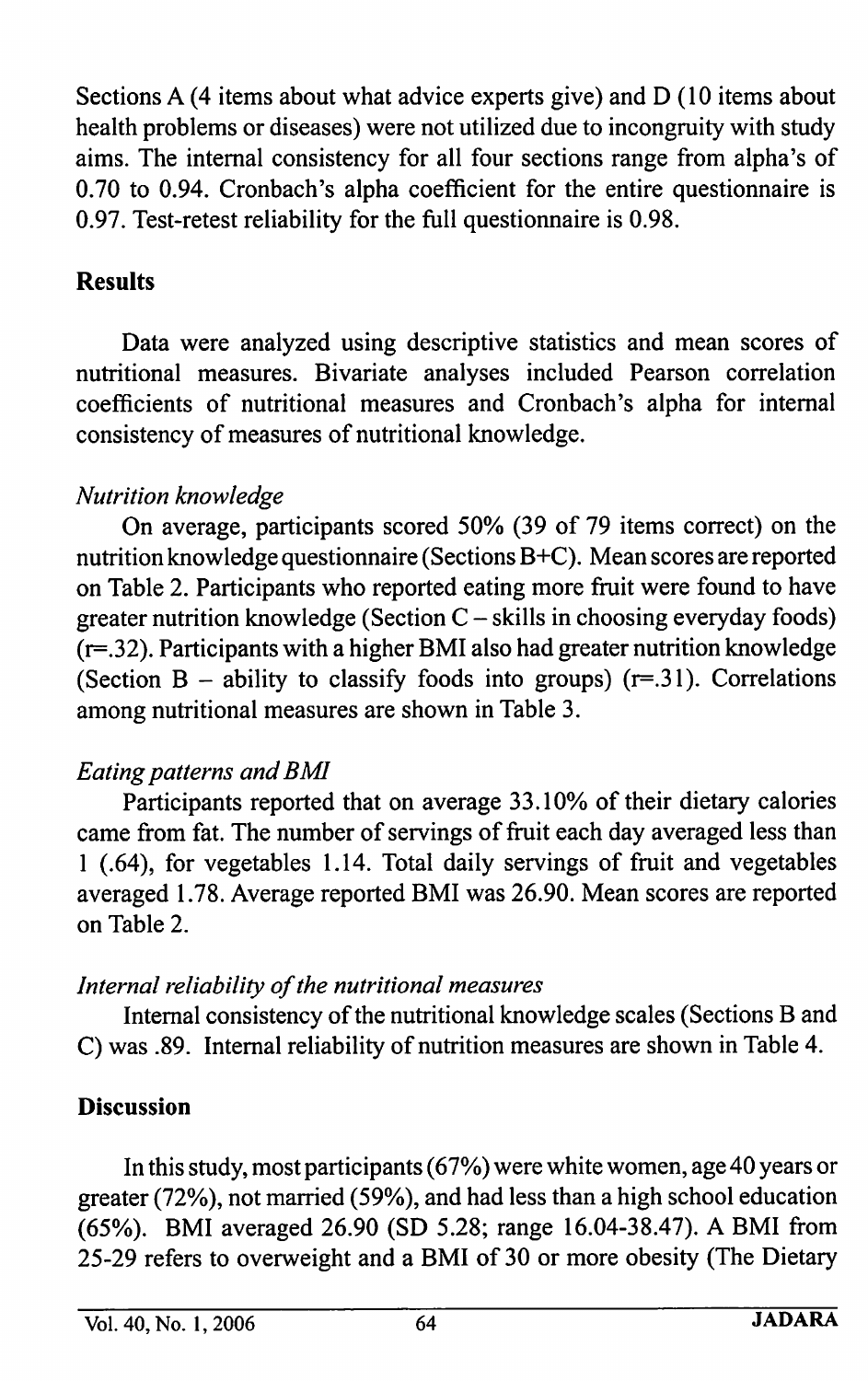Guidelines for Americans). Poor diet and physical inactivity resulting in an energy imbalance (more calories consumed than expended), are important factors contributing to the increase in overweight and obesity. (The Dietary Guidelines for Americans). A high prevalence of overweight and obesity is of great public health concern because excess body fat leads to a higher risk for co-morbid conditions such as type 2 Diabetes, hypertension, CVD, stroke, gall bladder disease, gout, osteoarthritis and some types of cancers.

Participants in this study were at increased risk due to being overweight; plus they lacked the nutrition knowledge to make good food choices. Of concern, however, was that participants with higher BMI's also scored higher on Section B of the nutrition knowledge questionnaire suggesting that they may know how to classify foods, but choose to eat inappropriate amounts of food leading to weight gain. Section B measures the ability to classify or identify foods into groups.

Most reported eating less than one serving of fruit per day and slightly more than one serving of vegetables per day. Of interest, those that ate more fruit were more likely to have greater nutrition knowledge (Section C) (r=.32) suggesting that a primary prevention program aimed at improving nutrition knowledge may have a positive effect on nutrition knowledge, food intake, and subsequent nutrition health. Conclusion

Additional studies are needed to further explore the relationship between eating pattern (actual behavior) and nutrition knowledge. Accommodating the physical and sociocultural dimensions of Deafness in a variety of primary prevention programs aimed at improving health status for Deaf adults are needed and should be investigated.

Neva L. Crogan, PhD, APRN, BC, (520) 626-3770 Voice<br>GNP, FNGNA (520) 626-7891 Fax Elaine G. Jones, PhD, RN, FNAP ncrogan@nursing.arizona.edu<br>Youngmi Kang, MS, RN, energy ejones@nursing.arizona.edu Doctoral Candidate ykang@nursing.arizona.edu The University of Arizona College of Nursing Tucson, AZ

(520) 626-7891 Fax ejones@nursing.arizona.edu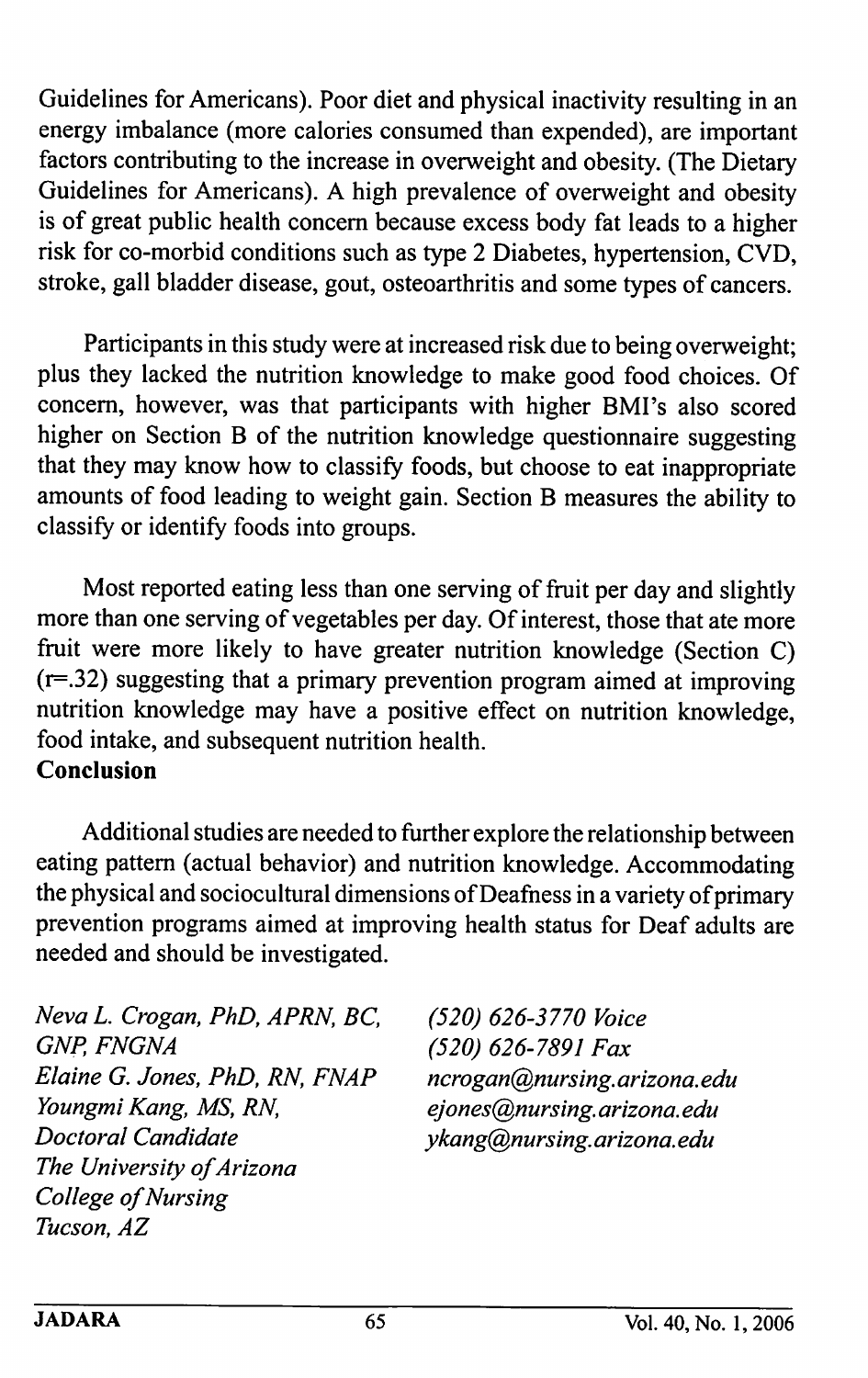#### References

Advocate Health Care & Sinai Health System. (2004, February). Improving access to health and mental health for Chicago's Deaf community: A survey of Deaf adults. Final Survey Report. [Electronic version]. Retrieved October 27, 2006 from http://healthtrust.net/index.php?option=com\_content&task= view&id=29&Itemid=61

Allen TE. (1994). Why are the deaf and hard-of-hearing students leaving high school and entering postsecondary education? Paper submitted to Pelavin Research Institute as part of the project, A Comprehensive Evaluation to the Postsecondary Educational Opportunities for Students who are Deaf or Hard of Hearing, funded by the U.S. Office of Special Education and Rehabilitative Services. Available at the following web address: http:// gallaudet.edu/~cadsbeb/whodeaf.html.

American College of Sports Medicine (2005). Accessible at web site http:// www.ascm.org.

American Heart Association. (2006) accessible at web site http://www. americanheart.org,, accessed 10-17-06

Bandura, A. (1986). Social foundations of thought and action: A social cognitive theory. Englewood Cliffs, NJ: Prentice-Hall.

Bandura, A. (1995). Self-efficacy in changing societies. New York: Cambridge University Press.

Bamett, S. (2002). Cross-cultural communication with patients who use American Sign Language. Family Medicine. 34(5), 376-82.

Bowe, F.G. (2002). Deaf and hard of hearing Americans' instant messaging and email use: a national survey. American Annals of the Deaf 147(4): 6-10.

Dolnick, E. (1993, Sept). Deafness as culture. The Atlantic Monthly, 37- 53.

Eng, E., Parker, E., & Harlan, C. (1997). Lay health advisor intervention strategies: A continuum from natural helping to paraprofessional helping.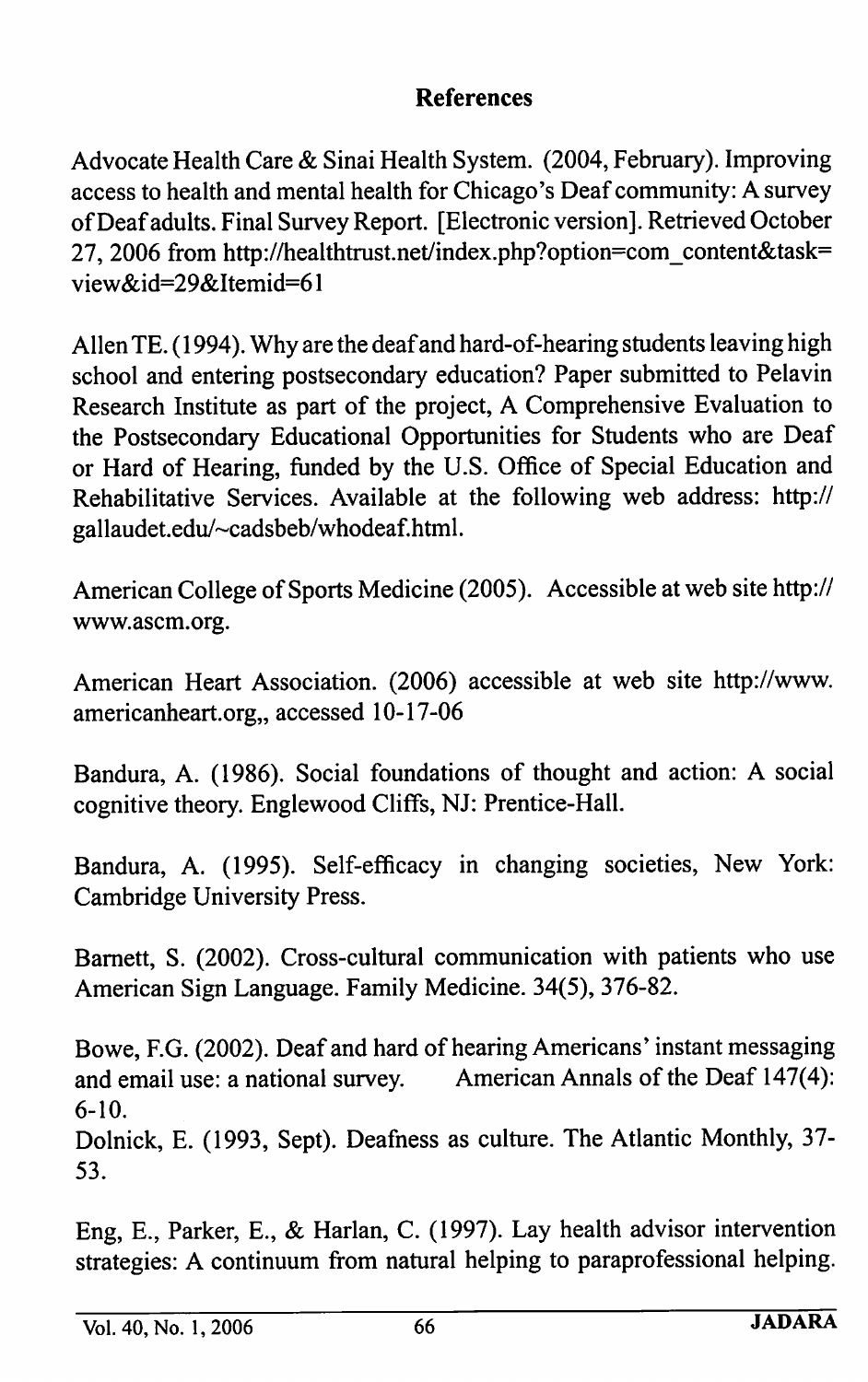Health Education and Behavior, 24(4), 413-417.

Gulanick M, & Cofer LA. (2000). Coronary risk factors: Influences on the lipid profile. Journal of Cardiology Nursing, 14(2), 16-28.

Hill, M.N., Bone, L.R., & Butz, A.M. (1996). Enhancing the role of community health workers in research. IMAGE, 28, 221-226.

Jones, E.G., Mallinson, R.K., Phillips, L., & Kang, Y. (2006). Challenges in language, culture, and modality. Nursing Research 55(2), 75-81.

Jones, E. G., Renger, R., & Firestone, R. (2005). Deaf community analysis for health education priorities. Public Health Nursing 22, 27-35.

Lang, H.G., McKee, B.G., & Conner, K.N. (1993). Characteristics of effective teachers: A descriptive study of perceptions of faculty and deaf college students. American Annals of the Deaf, 138(3), 252-259.

Lang, H.G., Stinson, M.S., Basile, M., Kavanagh, P., & Liu, Y. (1999). Learning styles of deaf college students and teaching behaviors of their instructors. Journal of Deaf Studies and Deaf Education, 4, 16-27.

Margellos-Anast, H., Hedding, T., Perlman, T., Miller, L., Rodgers, R., Kivland, L, DeGutis, D., Glloth, B., & Whitman, S. (2005). Developing a standardized comprehensive health survey for use with deaf adults. American Annals of the Deaf, 150 (4), 388-96.

Nutritionist Five (1998). First DataBank, computer software.

Oberman A, Kreisberg R, Henkin Y. (1992). Principles and Management of Lipid Disorders: A Primary Care Approach. Philadelphia, Pa: Williams &. Wilkins.

Padden, C., & Humphries, T. (1988). Deaf in America: Voices from a culture. Cambridge, Massachusetts: Harvard University Press

Padden, C. & Humphries, T. (2005). Inside Deaf Culture. Harvard University Press: Boston.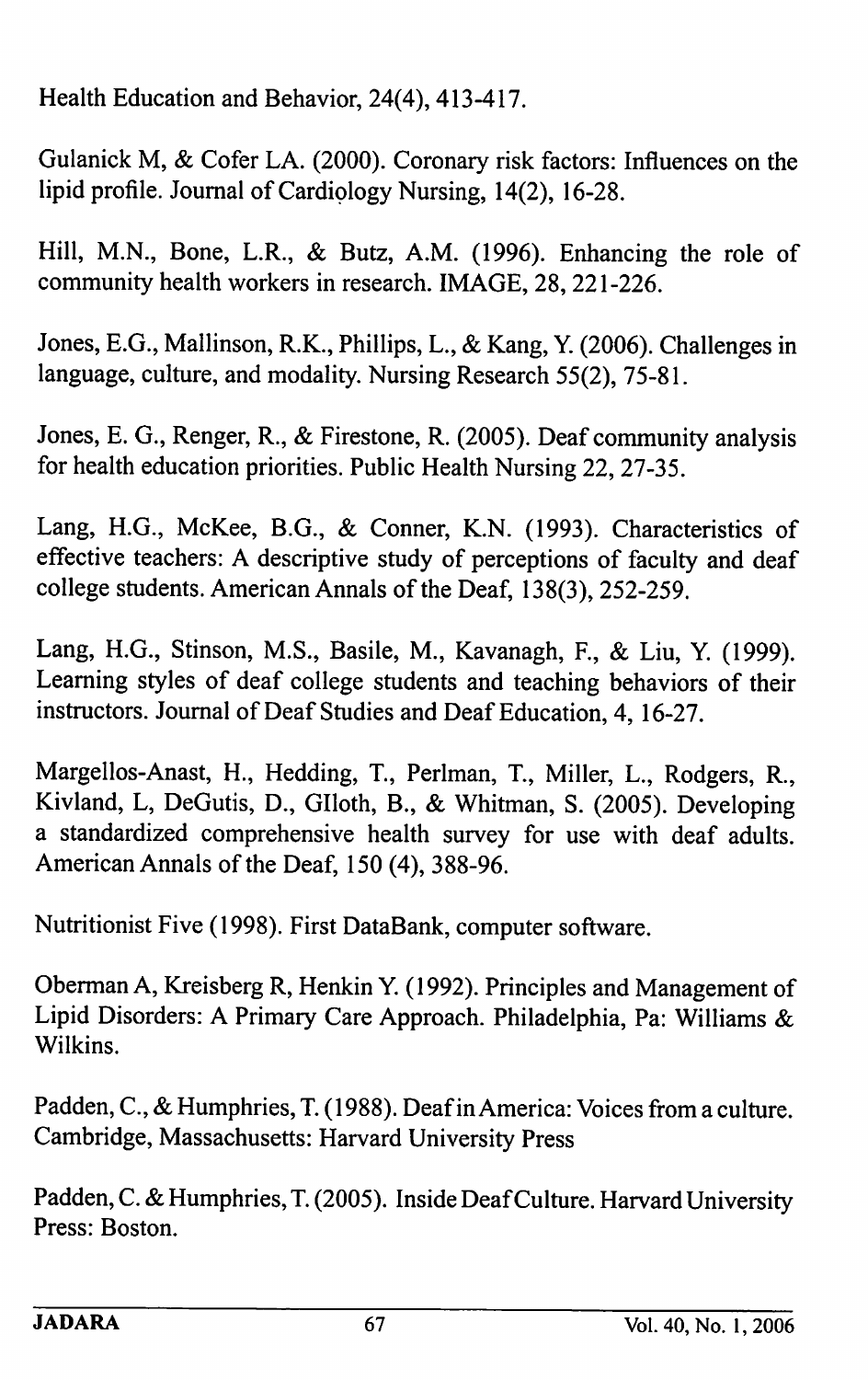Parmenter, K., & Wardle, J. (1999). Development of a general nutrition knowledge questionnaire for adults. European Journal of Clinical Nutrition, 53, 298-308.

Quinn, M.T., & McNabb, W.L. (2001). Training lay health educators to conduct a church-based weight-loss program for African-American women. Diabetes Educator, 27(2), 231-8.

Stebnicki, J.A. M. & Coeling, H.V. (1999). The culture of the Deaf. Journal of Transcultural Nursing, 10(4), 350-357.

The Dietary Guidelines for Americans (2005). U.S. Department of Health and Human Services,

U.S. Department of Agriculture. Available at the following web site; http:// www.healthierus.gov/dietaryguidelines.

Zazove, P., Meador, H. E., Derry, H.A. Gorenglo, D.W. Burdick,S.W. & Saunders,E.W. (2004). Deaf persons and computer use. American Annals of the Deaf. 148(5): 376-84.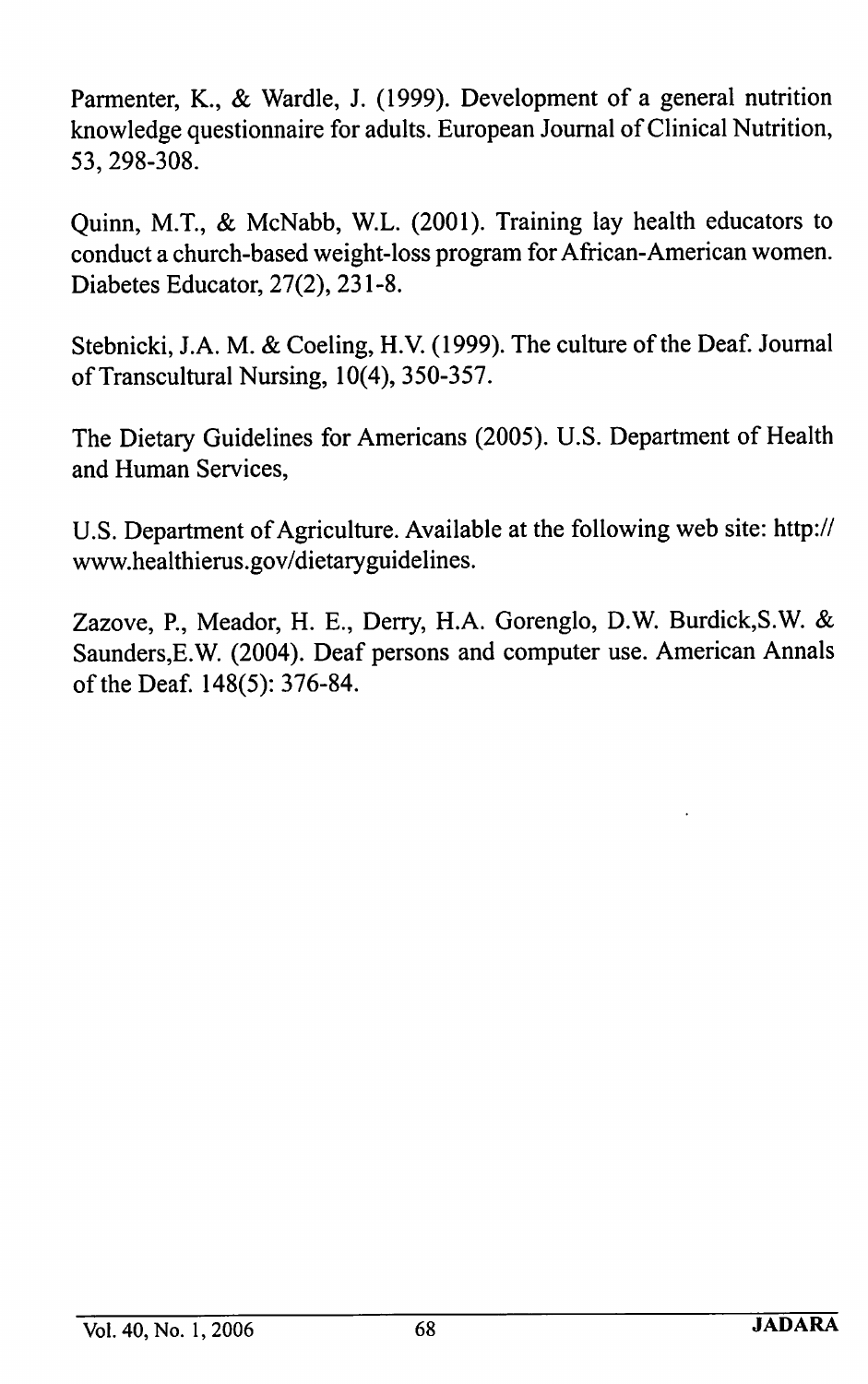| Variable                | N (%)      |
|-------------------------|------------|
| Gender                  |            |
| Men                     | 19 (33%)   |
| Women                   | 38 (67%)   |
| Age                     |            |
| Adult (18-40)           | 16 (28.1%) |
| Mature Adult (41-65)    | 21 (36.8%) |
| Older (66-90)           | 20 (35.1%) |
| Education               |            |
| Less than high school   | 37 (64.9%) |
| High school-College     | $5(8.8\%)$ |
| Graduate school         | 11 (19.3%) |
| Not Reported            | $4(7.0\%)$ |
| Ethnicity               |            |
| White                   | 52 (91.2%) |
| Hispanic                | 1(1.8%)    |
| African American        | 2(3.5%)    |
| Asian                   | 1(1.8%)    |
| Not Reported            | $1(1.8\%)$ |
| <b>Living Situation</b> |            |
| Married/Partnered       | 21 (36.9%) |
| Single                  | 34 (58.6%) |
| Not Reported            | $2(3.5\%)$ |

Table 1: Demographic Characteristics (n=57)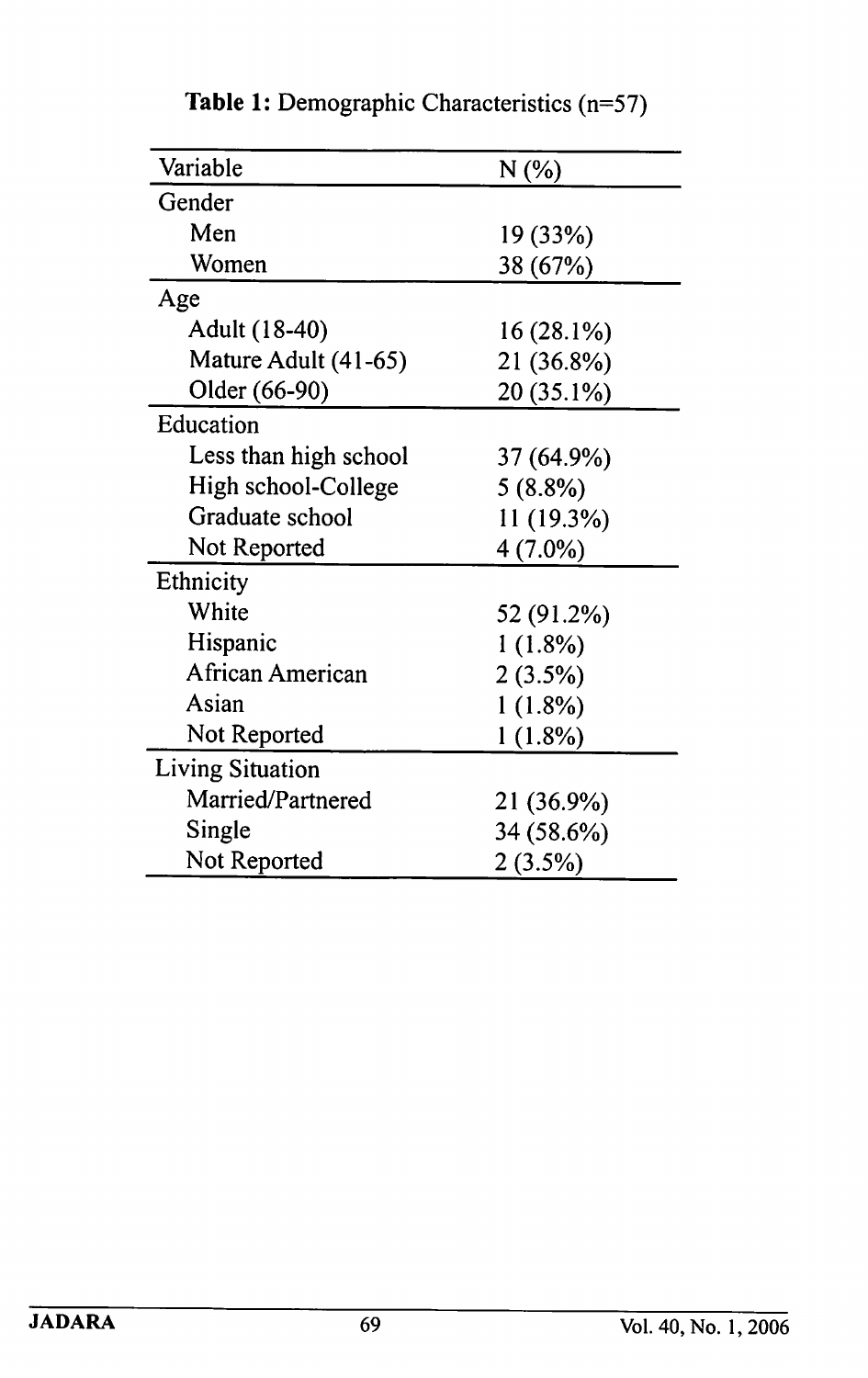|                                         | Mean (SD)     | Range         |
|-----------------------------------------|---------------|---------------|
| <b>Eating Pattern</b>                   |               |               |
| Percent of Calories from Total Fat      | 33.10 (8.24)  | 18.23-51.65   |
| Daily Number of Servings of Fruit       | .64(.79)      | $0-4.70$      |
| Daily Number of Servings of Vegetable   | 1.14(1.39)    | $.03 - 9.30$  |
| Daily Total Servings of Fruit/Vegetable | 1.78(1.74)    | $.03 - 10.53$ |
| BMI                                     | 26.90 (5.29)  | 16-38.47      |
| <b>Nutrition Knowledge</b>              |               |               |
| Section B (69 items)                    | 34.77 (8.95)  | 13-54         |
| Section C (10 items)                    | 4.75(1.88)    | $1-9$         |
| Section B+C                             | 39.53 (10.25) | $17-62$       |

Table 2: Mean Scores of Nutritional Measures (n=57)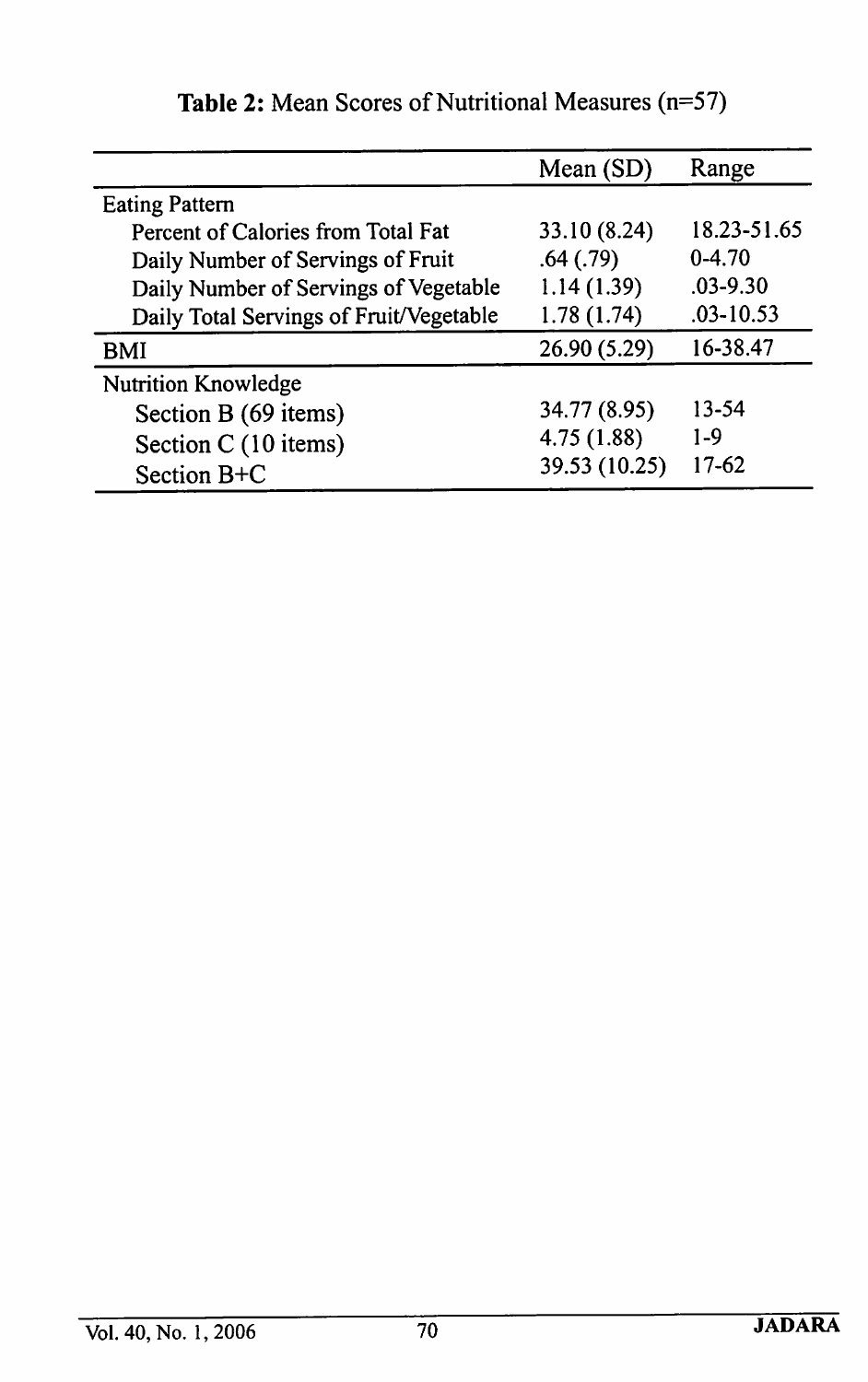| Measures                                    |                        | Eating Patterns               |                                           |                                         | BMI                                          |                            | Nutrition Knowledge r (p)                              |                          |
|---------------------------------------------|------------------------|-------------------------------|-------------------------------------------|-----------------------------------------|----------------------------------------------|----------------------------|--------------------------------------------------------|--------------------------|
|                                             | % of                   | #Fruit                        |                                           | #Total                                  | r (p)                                        | Section B                  | Section C                                              | Section                  |
|                                             | Calories               | r (p)                         | #Veg.<br>r (p)                            | Fruit/Veg                               |                                              | r (p)                      | r (g)                                                  | $B + C$                  |
|                                             | r (p)                  |                               |                                           | r (p)                                   |                                              |                            |                                                        | r (p)                    |
| <b>Eating Patterns</b>                      |                        |                               |                                           |                                         |                                              |                            |                                                        |                          |
| % of Calories                               |                        | 66(.63)                       |                                           |                                         | (03)(81)                                     | .24(.07)                   |                                                        | .25(.62)                 |
| #Fruit                                      | $-66(.63)$             |                               | $\frac{2}{3}$ $\frac{2}{3}$ $\frac{1}{1}$ | $-01$ (.92)<br>.62*(.00)<br>.90*(.00)   | $-07(.59)$<br>$.14(.29)$                     |                            | $-22(.10)$<br>$.32*(.02)$<br>$.15(.28)$<br>$.26*(.50)$ |                          |
| #Vegetable                                  | (88)                   | $-21(11)$<br>$.62*$           |                                           |                                         |                                              | $.10(0.46)$<br>$.12(0.38)$ |                                                        | $.15(.28)$<br>$.13(.33)$ |
| #Total Fruit/Veg                            | $-.01(92)$             |                               |                                           |                                         | $(25)$ 80                                    | 14(0.30)                   |                                                        | 17(20)                   |
|                                             |                        | (0.0)                         | $\mathbf{I}$                              |                                         |                                              |                            |                                                        |                          |
|                                             |                        |                               | $90*$                                     |                                         |                                              |                            |                                                        |                          |
|                                             |                        |                               | (00)                                      |                                         |                                              |                            |                                                        |                          |
| BMI                                         | 03(81)                 | $-0.7$                        | $\frac{4}{1}$                             | (55)                                    |                                              | $.31*(.02)$                | (87)                                                   | $.28*(.04)$              |
|                                             |                        | (.59)                         | (29)                                      |                                         |                                              |                            |                                                        |                          |
| Nutrition                                   |                        |                               |                                           |                                         |                                              |                            |                                                        |                          |
| Knowledge                                   |                        |                               |                                           |                                         | $\frac{*}{2!}$                               |                            | $64*(00)$                                              | $(00^{+1})$              |
| Section B                                   | $-24(07)$<br>$-22(10)$ | $10(0.46)$<br>$32*$<br>$(02)$ | $\frac{2}{3}$ $\frac{8}{3}$ $\frac{5}{1}$ | $.14(.30)$<br>$.26*(.50)$<br>$.17(.20)$ |                                              | (00)                       |                                                        | $.74*(.00)$              |
| Section C                                   | .25(.62)               |                               |                                           |                                         |                                              | (00) *66                   | $74*(00)$                                              |                          |
| Section B+C                                 |                        | 15(28)                        | (.28)                                     |                                         | $(0.02)$<br>$(0.87)$<br>$(0.87)$<br>$(0.87)$ |                            |                                                        |                          |
|                                             |                        |                               |                                           |                                         | (04)                                         |                            |                                                        |                          |
|                                             |                        |                               | (33)                                      |                                         |                                              |                            |                                                        |                          |
| * Significant level at the .05 (two-tailed) |                        |                               |                                           |                                         |                                              |                            |                                                        |                          |

Table 3: Correlations among Nutritional Measures (n=57) Table 3: Correlations among Nutritional Measures (n=57)